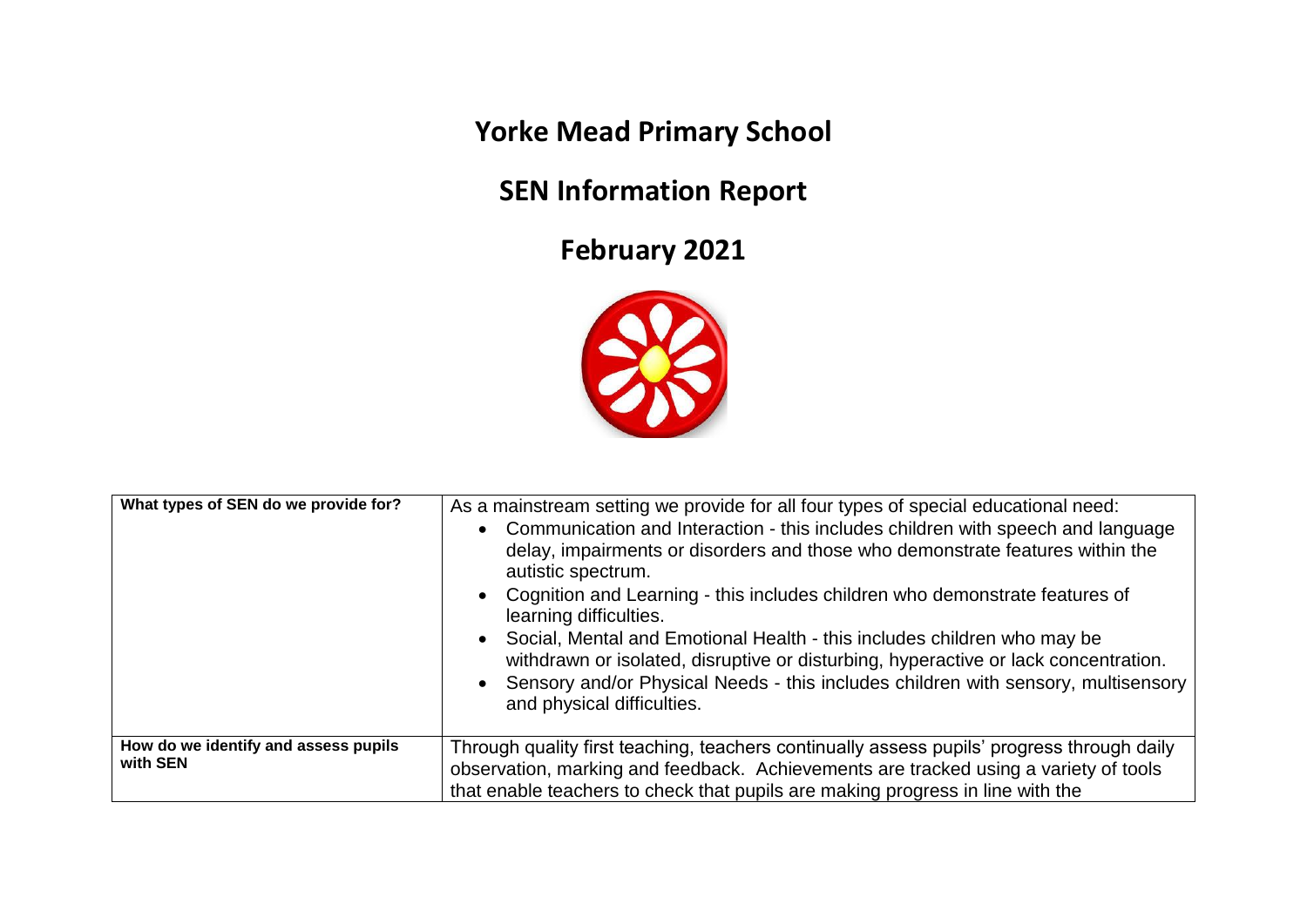|                                                       | expectations for their age. Each term, teachers make a formal judgement of pupils'<br>achievements. The progress of all pupils is then discussed with the Senior Leaders,<br>Core Subject leaders and Special Educational Needs Coordinator (SENCO) every term.<br>Between these discussions, staff may bring any concerns to the SENCO and/or Senior<br>Leaders; provision is then adjusted accordingly.                                                        |
|-------------------------------------------------------|------------------------------------------------------------------------------------------------------------------------------------------------------------------------------------------------------------------------------------------------------------------------------------------------------------------------------------------------------------------------------------------------------------------------------------------------------------------|
|                                                       | Any children making less than expected progress in any term are noted on the class's<br>provision map, and provisions are adjusted accordingly. Over time, or where concerns<br>are immediately significant, children will receive special educational provision, which will<br>be discussed with parents.                                                                                                                                                       |
|                                                       | Children have many opportunities to articulate concerns or anxieties about their own<br>learning. They are taught to self-assess their learning, and to enter into discussions with<br>teachers about their learning during teacher talk time each week. The SENCO meets<br>with the children at least once every term to discuss their targets and to see how they are<br>feeling with their learning. KS2 children are invited along to the SEN consultations. |
| Who is our special educational needs co-              | <b>Francesca Elliott</b>                                                                                                                                                                                                                                                                                                                                                                                                                                         |
| ordinator (SENCO) and how can he/she be<br>contacted? | 01923 778420 (ext 5)                                                                                                                                                                                                                                                                                                                                                                                                                                             |
| What is our approach to teaching pupils<br>with SEN?  | All children have access to Quality First Teaching, delivered by a class teacher.                                                                                                                                                                                                                                                                                                                                                                                |
|                                                       | Work and tasks are differentiated to match the needs of the child. The teaching is based<br>on building on what your child already knows, can do and can understand. There are<br>many different ways of teaching and the teaching staff will ensure your child is fully<br>involved, which may involve practical learning or different resources which have been<br>adapted for your child.                                                                     |
|                                                       | If children are still finding it challenging to understand and make progress with the<br>curriculum, additional support is arranged through the identification processes listed<br>earlier. Additional support delivers focused and targeted interventions through small                                                                                                                                                                                         |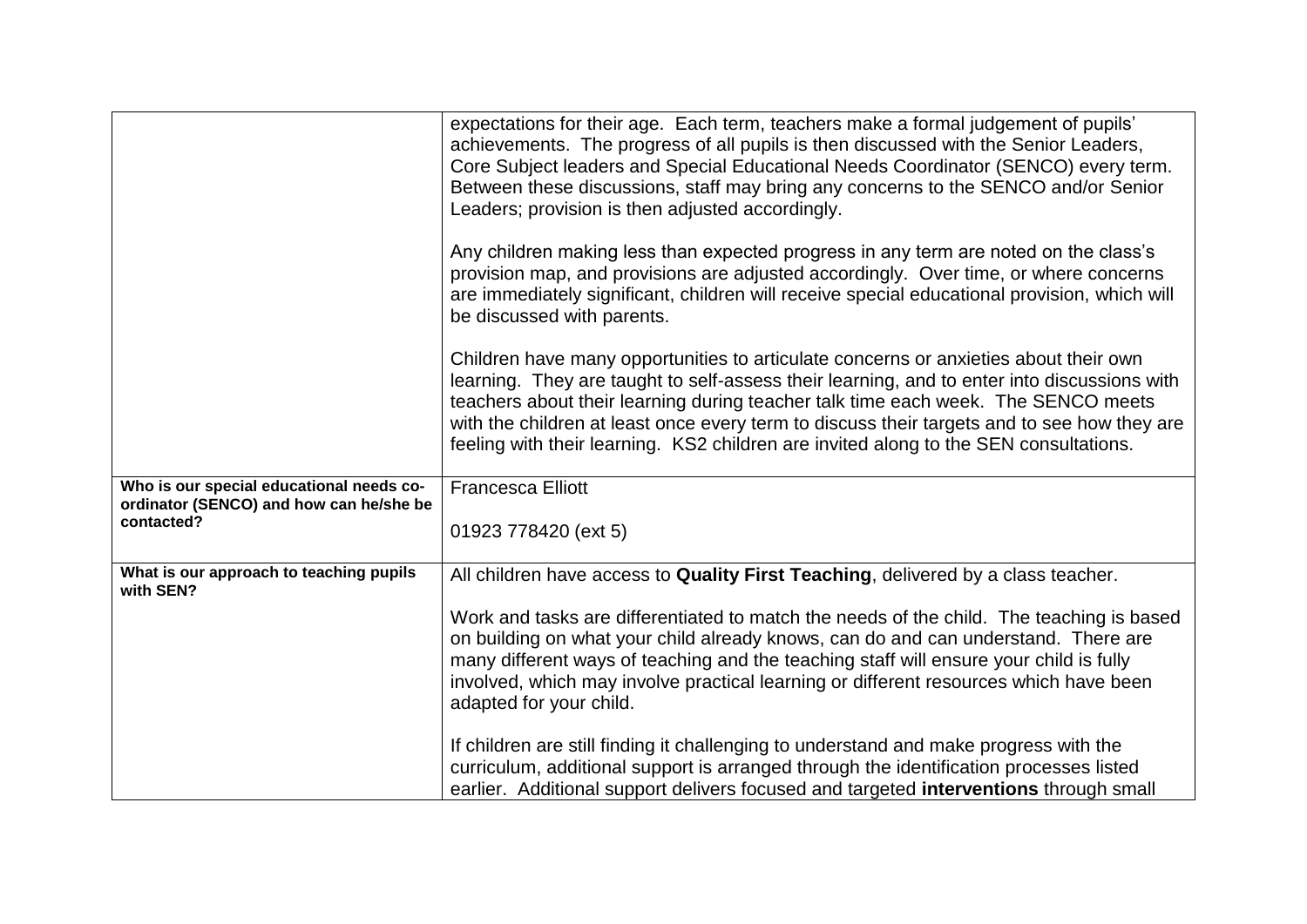|                                                                                                       | group work or one-to-one work, this will be delivered by need. The provision and who<br>delivers it will be matched to the needs identified.<br>There is more information about the school curriculum on our website at<br>https://yorkemead.herts.sch.uk/statutory-information/                                                                                                                                                                                                              |
|-------------------------------------------------------------------------------------------------------|-----------------------------------------------------------------------------------------------------------------------------------------------------------------------------------------------------------------------------------------------------------------------------------------------------------------------------------------------------------------------------------------------------------------------------------------------------------------------------------------------|
| How do we adapt the curriculum and<br>learning environment?                                           | The school is accessible to all. We have accessible routes to all classrooms and offices.<br>There is a disabled toilet in both main buildings. All classrooms are fitted with sound field<br>systems. Teachers use highly visual approaches to teaching and learning. There is a<br>high degree of visual contrast in the corridors and classrooms.                                                                                                                                          |
|                                                                                                       | We are fully committed to providing for the needs of all children at the school. This<br>includes developing the physical environment to ensure that the children can access all<br>areas of the school; making sure that learning takes account of individual needs and,<br>finally, making sure that written information, where necessary, is available in a suitable<br>format.                                                                                                            |
| How do we enable pupils with SEN to<br>engage in activities with other pupils who<br>do not have SEN? | On a daily basis, teachers assess the learning of all pupils, and adjust their subsequent<br>teaching accordingly. Children's needs are met by careful differentiation; for example,<br>adjusting the teaching and learning styles, the structure of the lesson, the resources<br>provided, the layout of the classroom, the pitch of activities, support from adults, pre-<br>teaching of vocabulary and concepts. IT and visual support in the classroom<br>environment are regularly used. |
|                                                                                                       | Support is carefully matched to children's needs, and can be given through adjustment to<br>the curriculum, intervention groups, one-to-one or small-group work, or specialist<br>resources. These decisions are made through careful assessment, analysis of pupils'<br>progress, SEN support discussions, and observation of children; parents are closely<br>involved in these decisions through the termly SEN reviews.                                                                   |
|                                                                                                       | It is our aim to develop the independence of all pupils and no child will receive full-time<br>support from the same adult.                                                                                                                                                                                                                                                                                                                                                                   |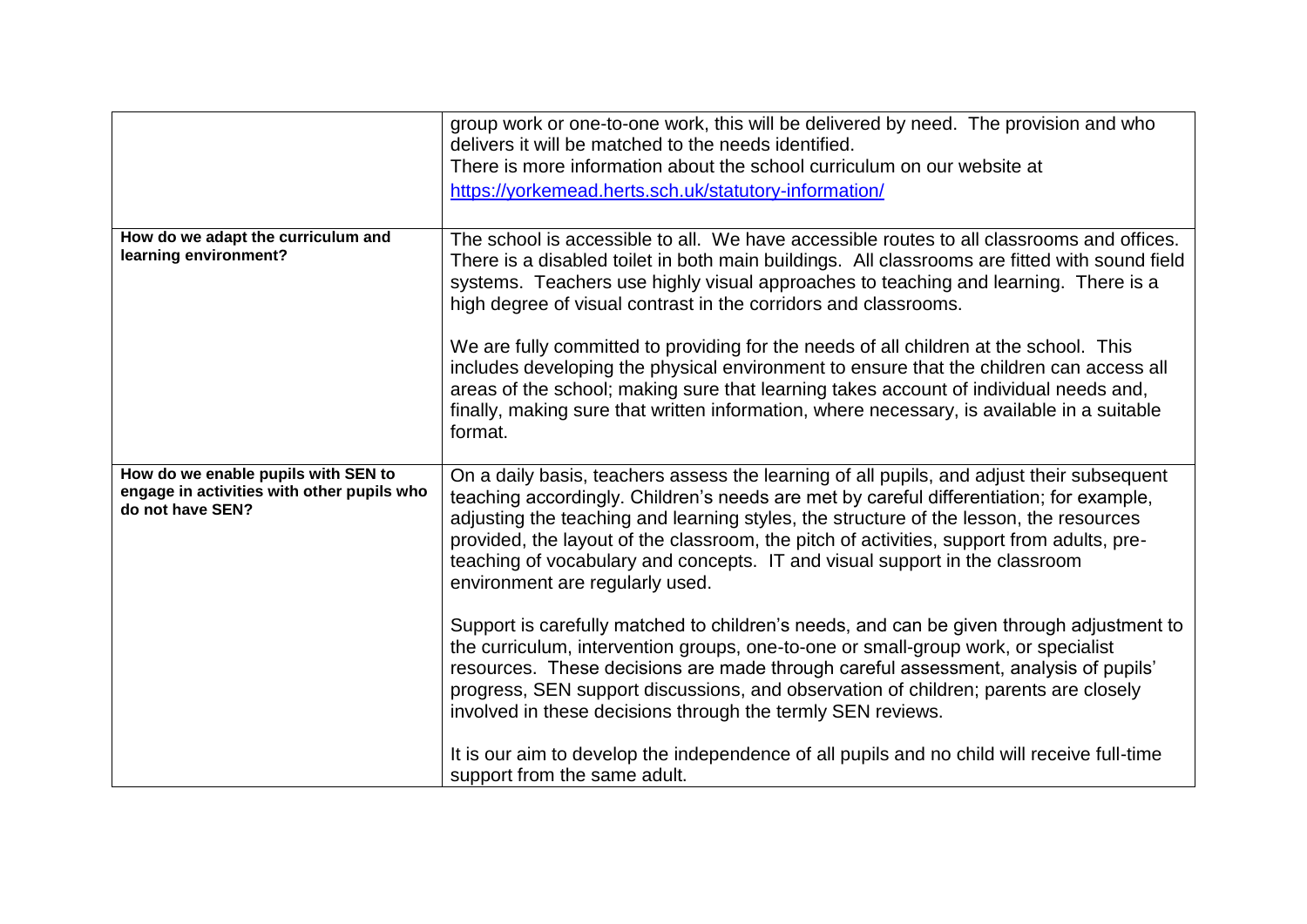|                                                                                                 | Some children with exceptional needs receive specific funding for specialist equipment or<br>support that cannot be supplied through what is normally available in school.                                                                                                                                                                                                                                                                                                                                                                                                                                                                                                                                                                                        |
|-------------------------------------------------------------------------------------------------|-------------------------------------------------------------------------------------------------------------------------------------------------------------------------------------------------------------------------------------------------------------------------------------------------------------------------------------------------------------------------------------------------------------------------------------------------------------------------------------------------------------------------------------------------------------------------------------------------------------------------------------------------------------------------------------------------------------------------------------------------------------------|
| How do we consult parents of pupils with<br>SEN and involve them in their child's<br>education? | How your child is doing is an ongoing conversation between parents, carers and school<br>staff. Formal opportunities are available for parents to talk to their child's class teacher<br>twice a year with a short consultation. A written report is sent home in July.<br>Parents of children receiving special educational provision are invited to meet with the                                                                                                                                                                                                                                                                                                                                                                                               |
|                                                                                                 | SENCO every term, to review and discuss provision and agree desired outcomes.<br>Informal opportunities to talk to teachers, Head Teacher, SENCO and other staff arise<br>daily, at the end of the school day, providing the member of staff is not running a club or<br>attending the staff meeting. The office staff can make appointments for parents to speak<br>to any member of staff.                                                                                                                                                                                                                                                                                                                                                                      |
| How do we assess and review pupils'<br>progress towards their outcomes?                         | For a child who has been assessed as in need of SEN support, we follow a cycle of<br>'assess, plan, do, review'. There will be termly planning meetings for children receiving<br>special educational provision. These may involve the parents, SENCO and class<br>teachers. At these meetings, we will review the child's progress over the preceding term,<br>and discuss provision for the term ahead. Targets are agreed for the subsequent term,<br>in order to work towards the agreed desired outcomes for the child, these are normally<br>the next step on from their previous targets. The voice of the child and the parents is<br>central to these meetings. Regard is also given to the advice of external professionals<br>when planning provision. |
|                                                                                                 | On a daily basis, teachers assess the learning of all pupils, and adjust their subsequent<br>teaching accordingly. Children's needs are met by careful differentiation; for example,<br>adjusting the teaching and learning styles, the structure of the lesson, the resources<br>provided, the layout of the classroom, the pitch of activities, support from adults, pre-<br>teaching of vocabulary and concepts. IT and visual support in the classroom<br>environment are regularly used.                                                                                                                                                                                                                                                                     |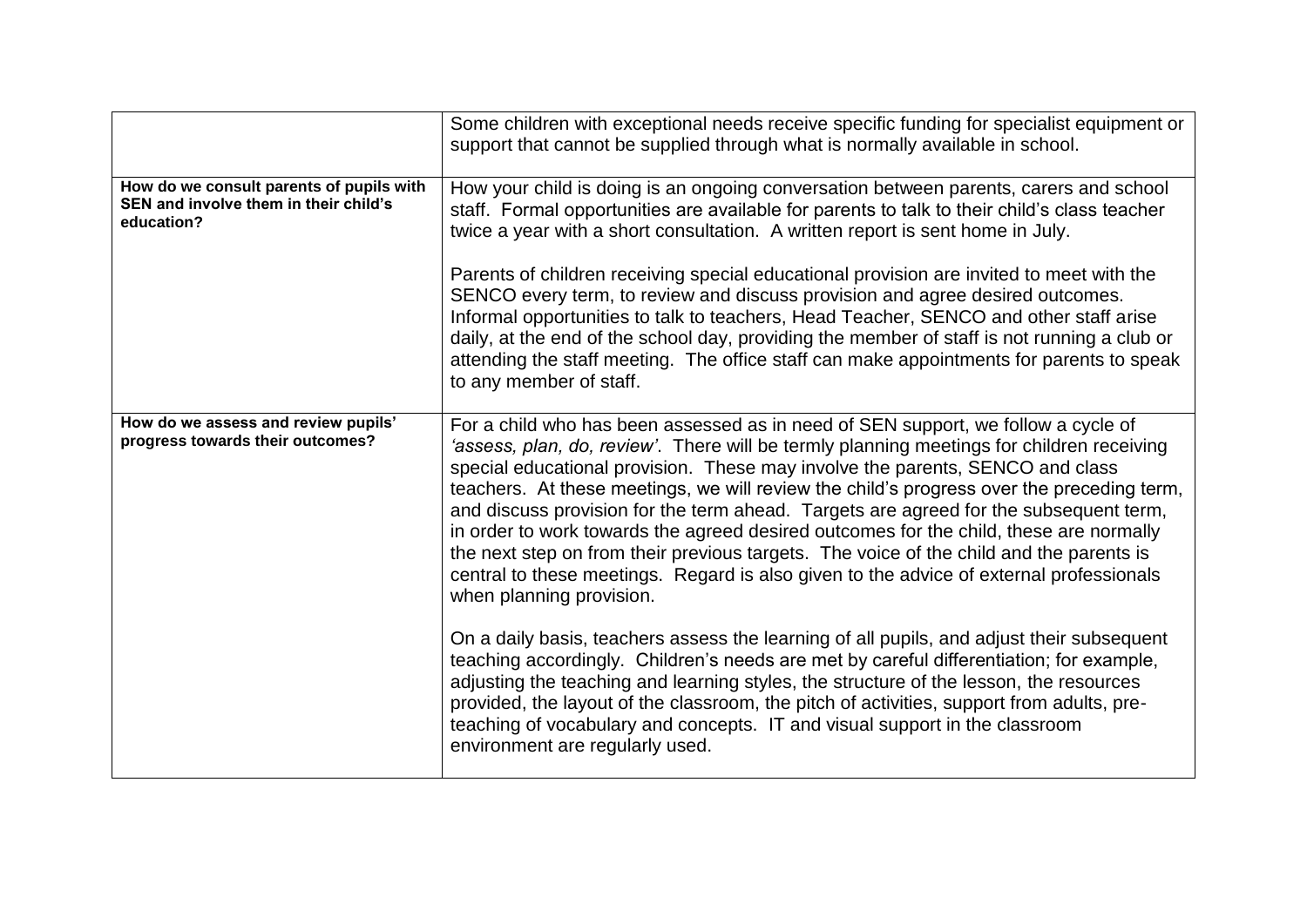| How do we support pupils preparing for<br>transitions?                                     | Transition is part of life for all learners. This can be transition to a new class in the<br>school, new teacher or moving to another school. Planning for transition is part of our<br>provision for all learners with SEN.<br>For those children that require extra transition into the next year group, we work with<br>them on a transition book that they take home for the summer. This book includes<br>photographs and information about what they will expect in September to help reduce<br>anxiety.<br>When year 6 children transition to secondary school, the teacher and SENCO liaise<br>closely with the receiving school, and sometimes visit the school with the pupil. Where<br>appropriate we will try and arrange an additional visit to the school to improve<br>familiarisation and reduce anxiety. |
|--------------------------------------------------------------------------------------------|---------------------------------------------------------------------------------------------------------------------------------------------------------------------------------------------------------------------------------------------------------------------------------------------------------------------------------------------------------------------------------------------------------------------------------------------------------------------------------------------------------------------------------------------------------------------------------------------------------------------------------------------------------------------------------------------------------------------------------------------------------------------------------------------------------------------------|
|                                                                                            | We share information with the next school, ensuring adequate information is provided to<br>help the next school meet the child's needs.                                                                                                                                                                                                                                                                                                                                                                                                                                                                                                                                                                                                                                                                                   |
| How do we support pupils with SEN to<br>improve their emotional and social<br>development? | At Yorke Mead Primary School, children's overall wellbeing is central to our ethos. We<br>work very hard to develop children as well-rounded, happy, confident people. We base<br>our teaching around three core principles; be kind, be safe and be responsible.<br>We have many opportunities to celebrate children's achievements, including a weekly<br>Celebration Assembly, Star of the Day, School Council, KS1 and KS2 performances,<br>team points, and so on.                                                                                                                                                                                                                                                                                                                                                   |
|                                                                                            | We have incorporated the key aspects of core breathing from the MindUP curriculum and<br>practice mindfulness at least twice a day to ensure the children are ready to learn.<br>Children have access to our sunshine room and sensory garden if they become<br>overwhelmed or need somewhere quiet to go. We have two school rabbits that children<br>can visit, pet and look after with adult guidance.                                                                                                                                                                                                                                                                                                                                                                                                                 |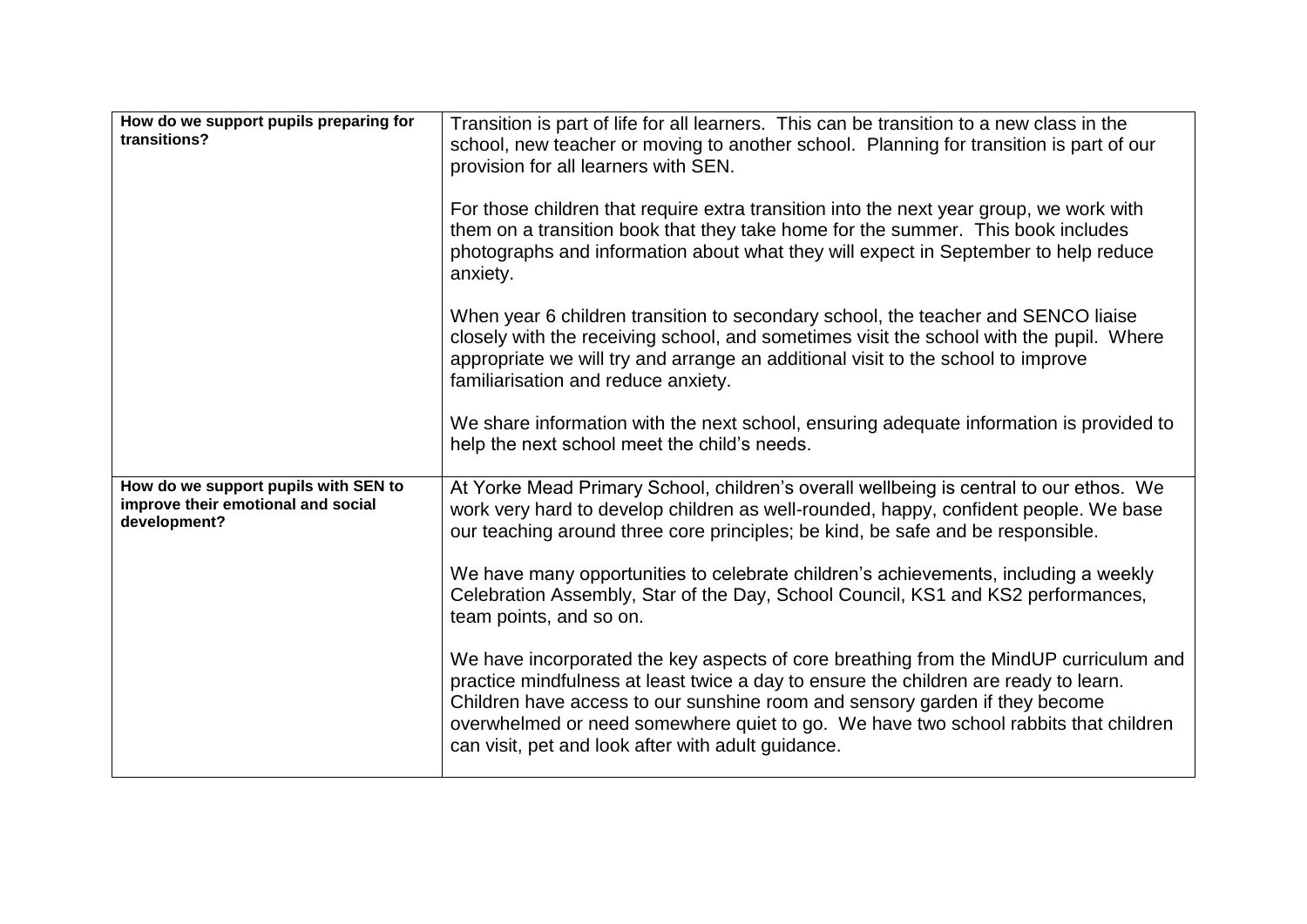|                                                                              | We take every opportunity to expose children to as broad a range of life experiences as<br>we can, from sports events to life-changing school trips. We ensure that children feel<br>safe by having strong, clear routines, consistent expectations and consistent adults in<br>every class. Pupil voice is essential to all decision making. We teach children to respect                          |
|------------------------------------------------------------------------------|-----------------------------------------------------------------------------------------------------------------------------------------------------------------------------------------------------------------------------------------------------------------------------------------------------------------------------------------------------------------------------------------------------|
|                                                                              | each other and their environment and to behave appropriately at all times.<br>The school has invested in P4C (Philosophy for Children) in every class, promoting                                                                                                                                                                                                                                    |
|                                                                              | thinking skills and respect for alternative views. The school employs a play therapist to<br>support children on an individual basis, where this need has been identified and agreed<br>with parents. The school also employs a family support worker (Debbie Greenfield)<br>available to children and their families.                                                                              |
|                                                                              | We have a number of qualified paediatric first-aiders on our staff, with named staff on call<br>at all times to deal with first aid matters; all staff have annual Epi-pen/ JECT training. All<br>adults in school have a clear understanding of their responsibility overseeing any child-<br>protection issues in the school, and the whole staff receives child-protection training<br>annually. |
|                                                                              | As a school, we follow Hertfordshire STEPS. Hertfordshire Steps is a therapeutic<br>approach to positive behaviour management.                                                                                                                                                                                                                                                                      |
|                                                                              | There is a strong pastoral support team, who build relationships with pupils and support<br>their learning. Additionally, staff closely observe and monitor the behaviour of all pupils,<br>looking out for indications of anxiety or difficulties that the children may not be able to<br>articulate themselves. Our pastoral team consists of Miss Floyd, Mrs Hall and Mrs Smith.                 |
| What expertise and training do our staff<br>have to support pupils with SEN? | All teaching and learning staff in the school support children with special educational<br>needs. We believe strongly in an inclusive education, and ensure that all children have<br>access to all opportunities in school. We have a team of good and outstanding teachers,<br>who continually work together to improve their teaching practice.                                                  |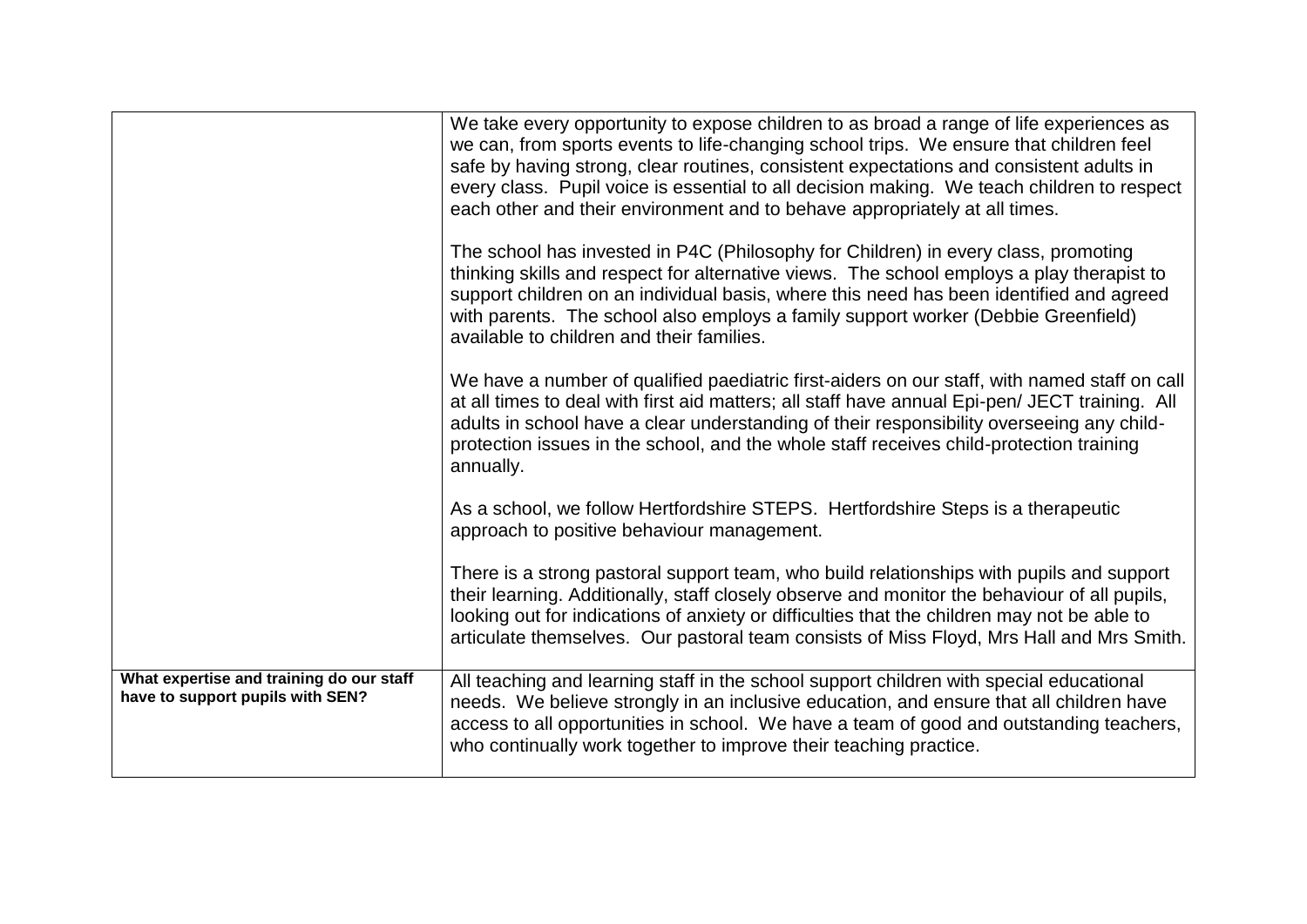|                                                                                                                                                                | The Headship team are committed to all staff continually developing their practice.<br>Training during the last 2 years has included:<br>working with children with speech and language difficulties<br>working with children with ADHD from ADDvance<br>Supporting pupils with behavioural problems<br><b>Dyscalculia and Dyslexia</b><br>Attachment<br>Medical training where applicable<br>PDA- Harry Thompson                                                                                                                                                                                                                                                                                                                                                                                                                                                                                                                                         |
|----------------------------------------------------------------------------------------------------------------------------------------------------------------|-----------------------------------------------------------------------------------------------------------------------------------------------------------------------------------------------------------------------------------------------------------------------------------------------------------------------------------------------------------------------------------------------------------------------------------------------------------------------------------------------------------------------------------------------------------------------------------------------------------------------------------------------------------------------------------------------------------------------------------------------------------------------------------------------------------------------------------------------------------------------------------------------------------------------------------------------------------|
| How will we secure specialist expertise?<br>How do we involve other organisations in<br>meeting the needs of pupils with SEN and<br>supporting their families? | The SENCO co-ordinates the specialist support of a number of external agencies<br>including:<br><b>Educational Psychology Service</b><br>$\bullet$<br>The Specific Learning Difficulties Base<br>DSPL9 Behaviour Support and Chessbrook Primary Outreach Team<br>$\bullet$<br>The Communication Disorders Team<br>The Sensory Impairment Team<br>$\bullet$<br>Counsellors, play therapists and family support services.<br>Agencies working with children, meet with class teachers. Best practice locally is shared<br>through networks such as the Head Teachers' Consortium, Deputy Head Teachers'<br>Network and local SENCO meetings.<br>External specialist may:<br>act in an advisory capacity<br>extend the expertise of the teaching staff<br>provide additional assessment<br>be involved in supporting the child directly<br>$\bullet$<br>suggest that a statutory assessment is advisable<br>consult with all parties involved with the child |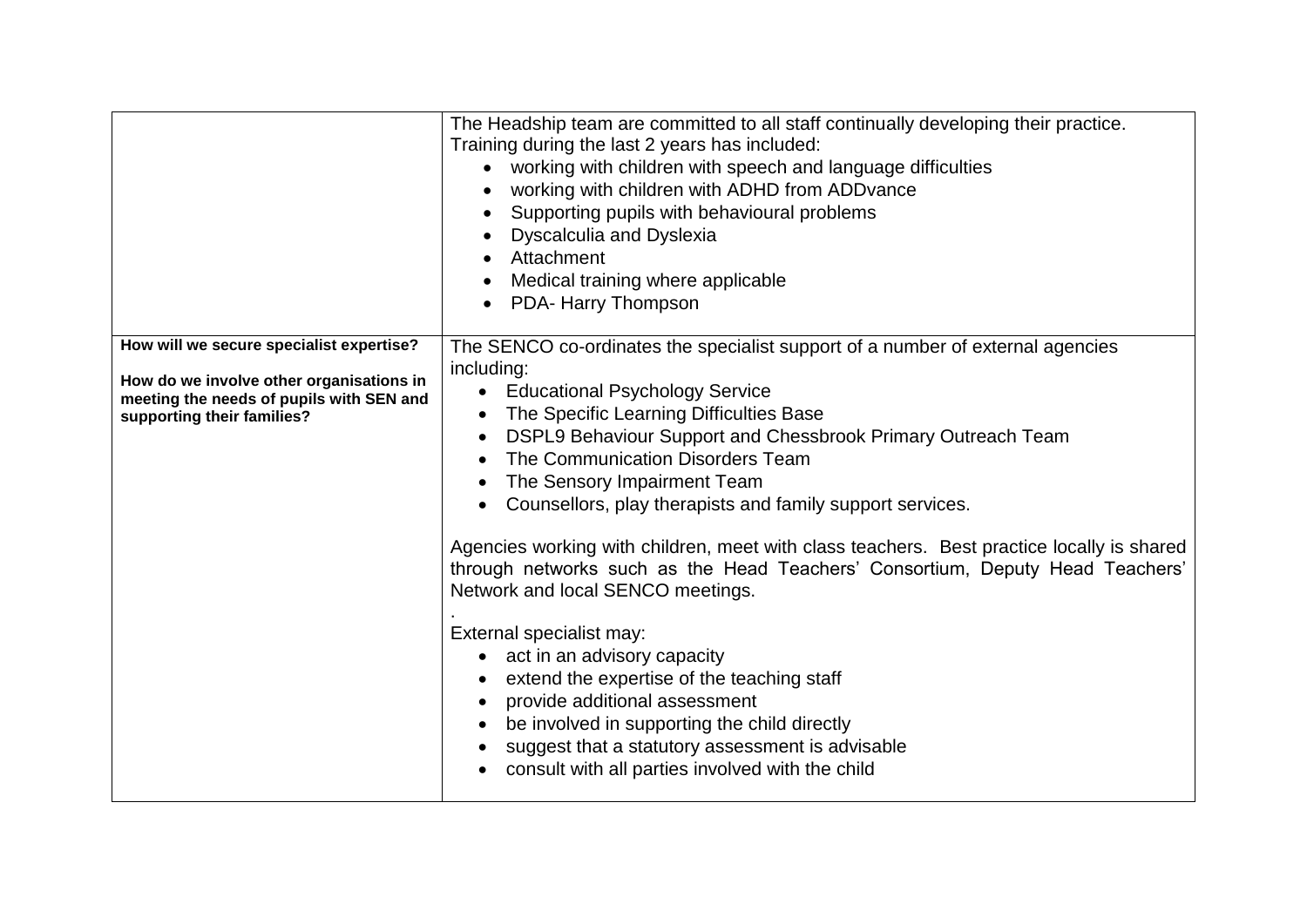|                                                               | Involvement of outside agencies will continue as long as the agency believes they can<br>contribute to a child's progress. Decisions to discharge a child are made by the outside<br>practitioner, the school and parents at a SEN review meeting.                                                                                                                                                                                                                                                                                                                                                                                                                                                                                                                                                                                                 |
|---------------------------------------------------------------|----------------------------------------------------------------------------------------------------------------------------------------------------------------------------------------------------------------------------------------------------------------------------------------------------------------------------------------------------------------------------------------------------------------------------------------------------------------------------------------------------------------------------------------------------------------------------------------------------------------------------------------------------------------------------------------------------------------------------------------------------------------------------------------------------------------------------------------------------|
| How do we evaluate the effectiveness of<br>our SEN provision? | The monitoring and evaluation of the effectiveness of our provision for vulnerable<br>learners is carried out in the following ways:<br>Classroom observation by the SENCO and/or class teachers<br>$\bullet$<br>The ongoing assessment of progress and outcomes as a result of interventions<br><b>Book scrutiny</b><br>Scrutiny of planning<br>Teacher consultation with the SENCO<br>Informal feedback from all staff<br>$\bullet$<br>Pupil interviews when setting new IEP targets or reviewing existing targets<br>Pupil progress tracking using assessment data (whole-school processes)<br>$\bullet$<br>Monitoring IEPs and IEP targets, evaluating the impact of IEPs on pupils' progress<br>Attendance records<br>Regular meetings about pupils' progress between the SENCO and the Head<br>Teacher<br>Head Teacher's report to governors |
| COVID - school closures and lockdown.                         | During these uncertain times, we are communicating with parents to ensure that all<br>children are able to access education whilst balancing supporting their mental health.<br>Children with SEN may be in school due to having an EHCP or being vulnerable and<br>therefore will have support in school. Some children are not in school and therefore<br>phone calls from the class teacher/ teaching assistant and the school SENCO are vital to<br>understand how to support them at home.<br>We offer one-to-one / small group TEAMS meetings with children that may find whole<br>class TEAMS lessons too overwhelming or to ensure that key relationships are<br>maintained.                                                                                                                                                               |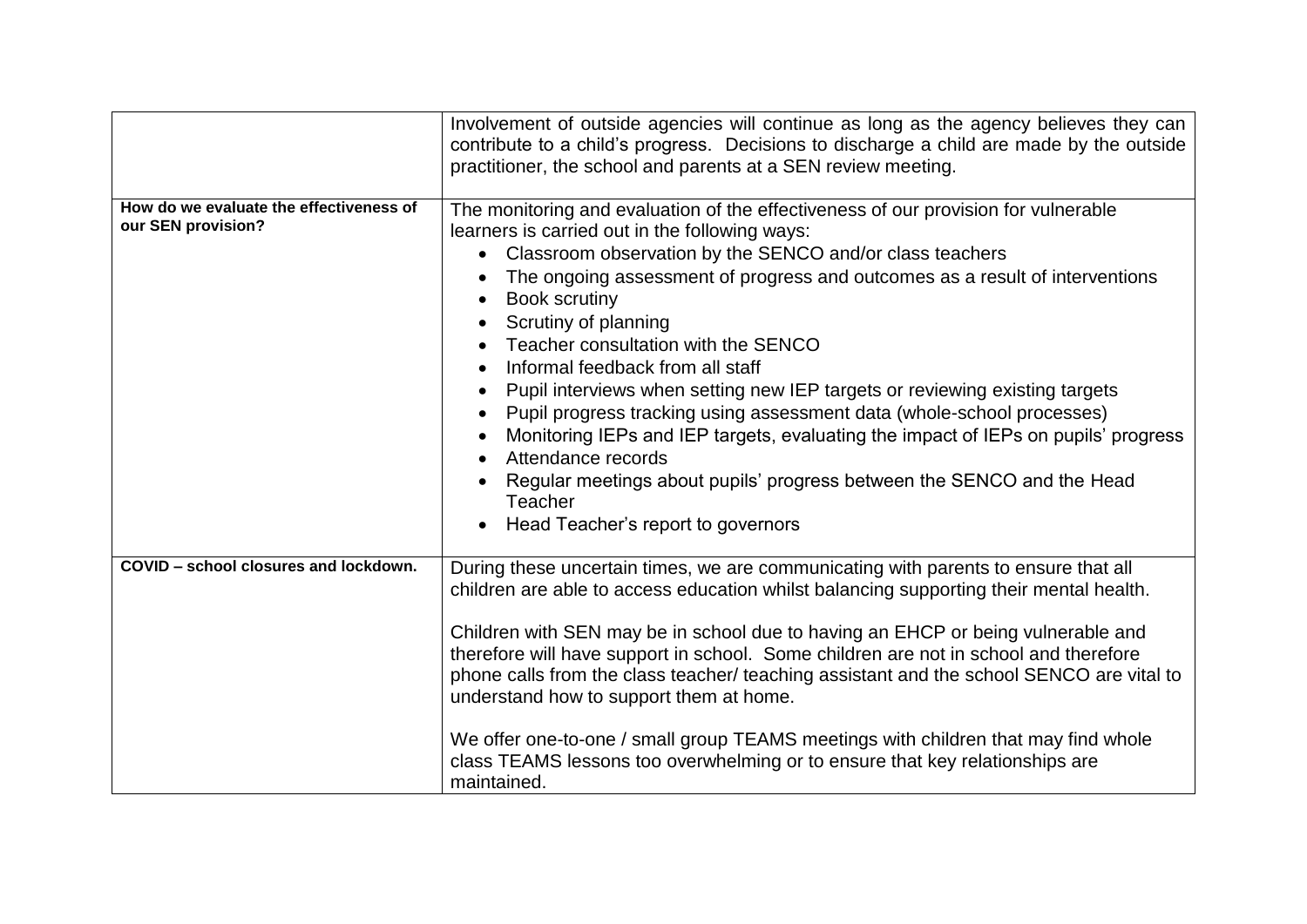|                                                                     | The pastoral team may call or schedule TEAMS meetings with children that are finding<br>these uncertain times overwhelming.                                                                                                                                                                                                                                                                                                                                                                                                                                                                                                                                                                                                                                                                               |
|---------------------------------------------------------------------|-----------------------------------------------------------------------------------------------------------------------------------------------------------------------------------------------------------------------------------------------------------------------------------------------------------------------------------------------------------------------------------------------------------------------------------------------------------------------------------------------------------------------------------------------------------------------------------------------------------------------------------------------------------------------------------------------------------------------------------------------------------------------------------------------------------|
|                                                                     | The SENCO differentiates work for children that may not be able to access the whole<br>class learning or can print off work to allow for parents to be flexible with their approach.                                                                                                                                                                                                                                                                                                                                                                                                                                                                                                                                                                                                                      |
|                                                                     | All children have access to class check-ins and story time via TEAMS.                                                                                                                                                                                                                                                                                                                                                                                                                                                                                                                                                                                                                                                                                                                                     |
| How do we handle complaints from                                    | Please find below a link to our complaints procedure                                                                                                                                                                                                                                                                                                                                                                                                                                                                                                                                                                                                                                                                                                                                                      |
| parents of children with SEN about<br>provision made at the school? | https://yorkemead.herts.sch.uk/download/complaints-policy/                                                                                                                                                                                                                                                                                                                                                                                                                                                                                                                                                                                                                                                                                                                                                |
| Who can young people and parents<br>contact if they have concerns?  | Children have many opportunities to articulate concerns or anxieties about their own<br>learning. They are taught to self-assess their learning, and to enter into discussions with<br>teachers about their learning during teacher talk time each week. The SENCO meets<br>with the children at least once every term to discuss their targets and to see how they are<br>feeling with their learning. KS2 children are invited along to the SEN consultations.<br>The school office is always open throughout the day, and office staff can direct enquiries<br>to the most appropriate member of staff. Teachers and the headship team are also<br>available every morning and evening, and either the Head, Deputy Head Teacher,<br>SENCO or Assistant Head Teacher are available to talk to parents. |
| What support services are available to<br>parents?                  | Here is the link to the list of support groups on the Hertfordshire website:<br>https://www.hertfordshire.gov.uk/microsites/local-offer/services-for-parents-carers-and-<br>families/support-groups-and-networks.aspx                                                                                                                                                                                                                                                                                                                                                                                                                                                                                                                                                                                     |
| Where can the LA's local offer be found?                            | www.hertfordshire.gov.uk/microsites/local-offer/the-hertfordshire-local-offer.aspx                                                                                                                                                                                                                                                                                                                                                                                                                                                                                                                                                                                                                                                                                                                        |